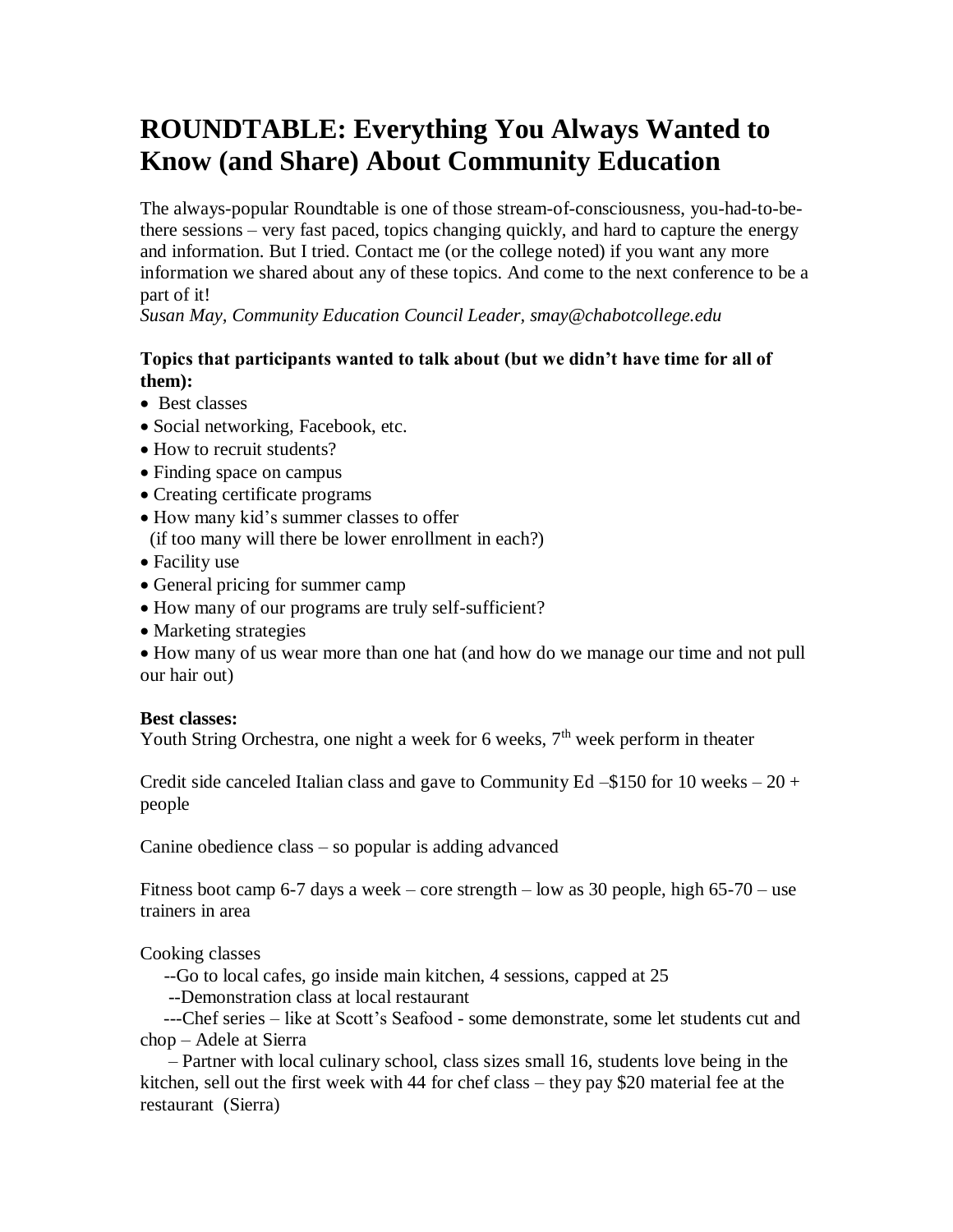Beginning Harp – new class – full – instructor brings the harps (Claudia at Delta)

Swimming Swim Club for children – five days a week –  $(Sierra)$ Men's Polo – evenings - coach teaches it – (Sierra)

Electrical Recertification course - (electricians all over the state need to be recertified) – instructor teaches online class using Blackboard – markets to five counties – (Louann at College of the Sequoias)

Gun Safety – gun owners have to renew their application every two years Concealed weapons and safety

Spanish class cancelled – but French class popular

Dog agility class (Cyndi at Riverside) Mobile cart vending business (Riverside)

(Lorrie at Shasta) Pharmacy Tech and CMA Big Wind Technology Training and Solar Training – long wait list Annual Fishing challenge – partner with local tv show, run by manufacturer of fishing lures and bait – he recruits everyone for the class – biggest fish wins – brings in at least \$1,500 to her program each time

Travel and day trips (Jenny at Santa Rosa, using Colette)

Ballroom dancing – hired high-end couple who used to teach on the QE II – they have a big following

(Frances -Las Positas) Cuban Salsa – instructor has a big following – gets 30 people – don't have to have a partner – people come back and take Salsa II (but less students) Fencing does well for adults and kids. Instructor is excellent master fencer

## (Susan at Chabot)

Digital Photography, SLR even more than "point and shoot" is very popular and the instructor has a big following. We also offer a Photo Field Trip where the instructor takes students on a field trip to practice at our local Japanese Garden following the photography classes so we promote that class to all the photography students.

Harry Potter

Italian Culture & Cuisine – language immersion (Jenny at Santa Rosa)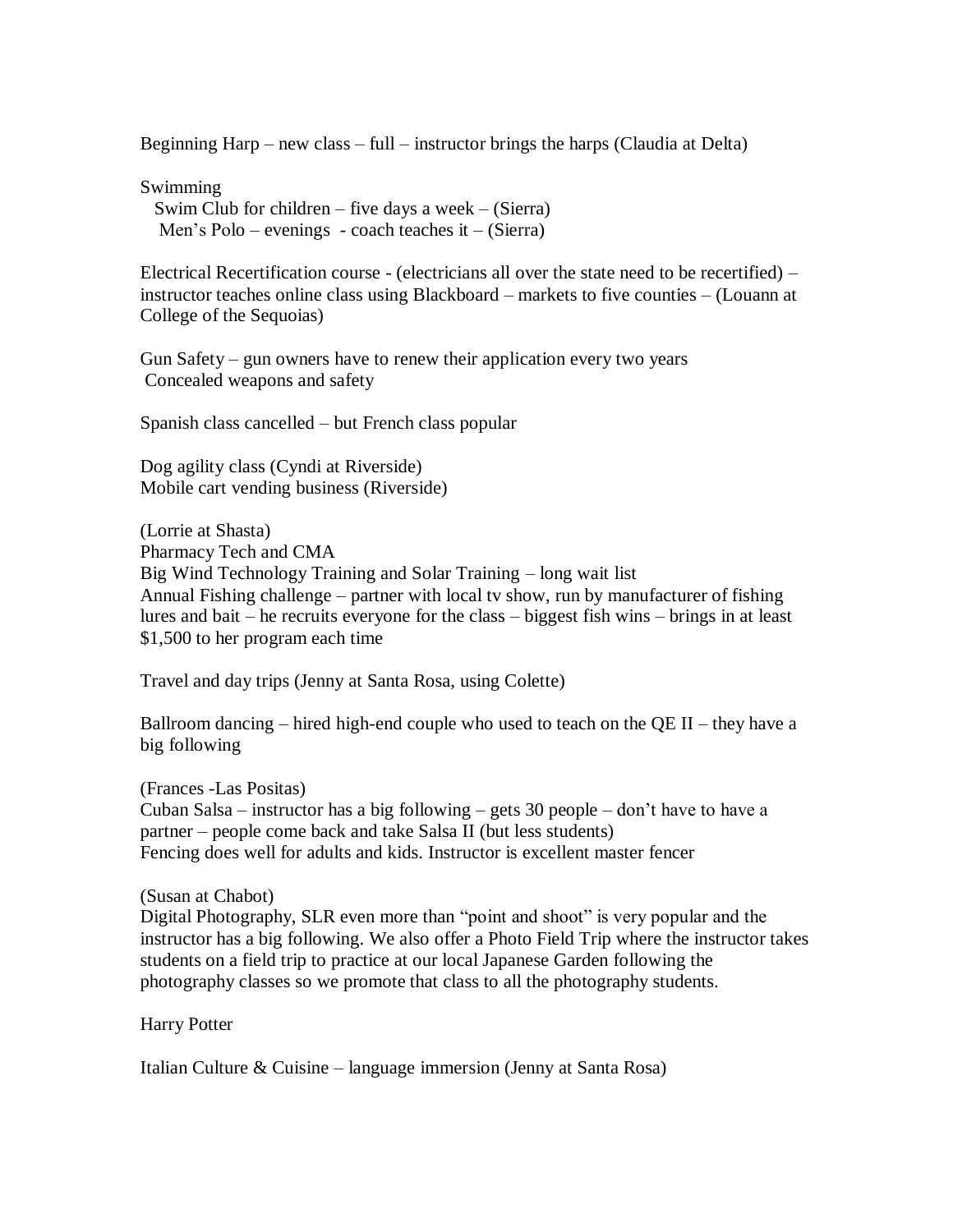Zumba Food and wine pairings – always fills

Intro to Voiceovers Alive at 25 (driving) – for young adults

Such a Voice

(Formerly more popular) - Motorcycle –basic rider and new one for sports bikes – enrollment has dropped significantly, now have half the enrollment of the past (Adele at Sierra)

Marketing strategy - bring friend at half price

For popular classes, creates a second shorter class on similar topic directly following it – put in heading – Take Both! – and they do! (Susan at Chabot)

Facilities problem – partner with local dance schools and get reduced rate – some charge for custodial and heating/air conditioning – (Adele at Sierra)

How to find out what people want? Environmental scans – May not translate to the perfect classes Evaluation forms – read the suggestions Track inquiries every time someone calls and asks about a class you don't have Parent interest survey form

How to recruit instructors? Get list of instructors who have been laid off Hire advanced students in your college

Join the professional organization LERN to get information on everything about lifelong learning (lern.org)

Question on putting our own course proposals on Lumens instead of their packaged form – some say to give it to Lumens to put on or get Adobe Professional

Suggestion to include a variety of forms from different colleges on ACCE's website as a service to members.

Social Networking

Cyndi at Riverside plans to offer in-service training to instructor for free so they can start their own blogs and link back to the college.

Chris at Merced – if you create it, you have to keep it up and it's a ton of work – but has ton of potential